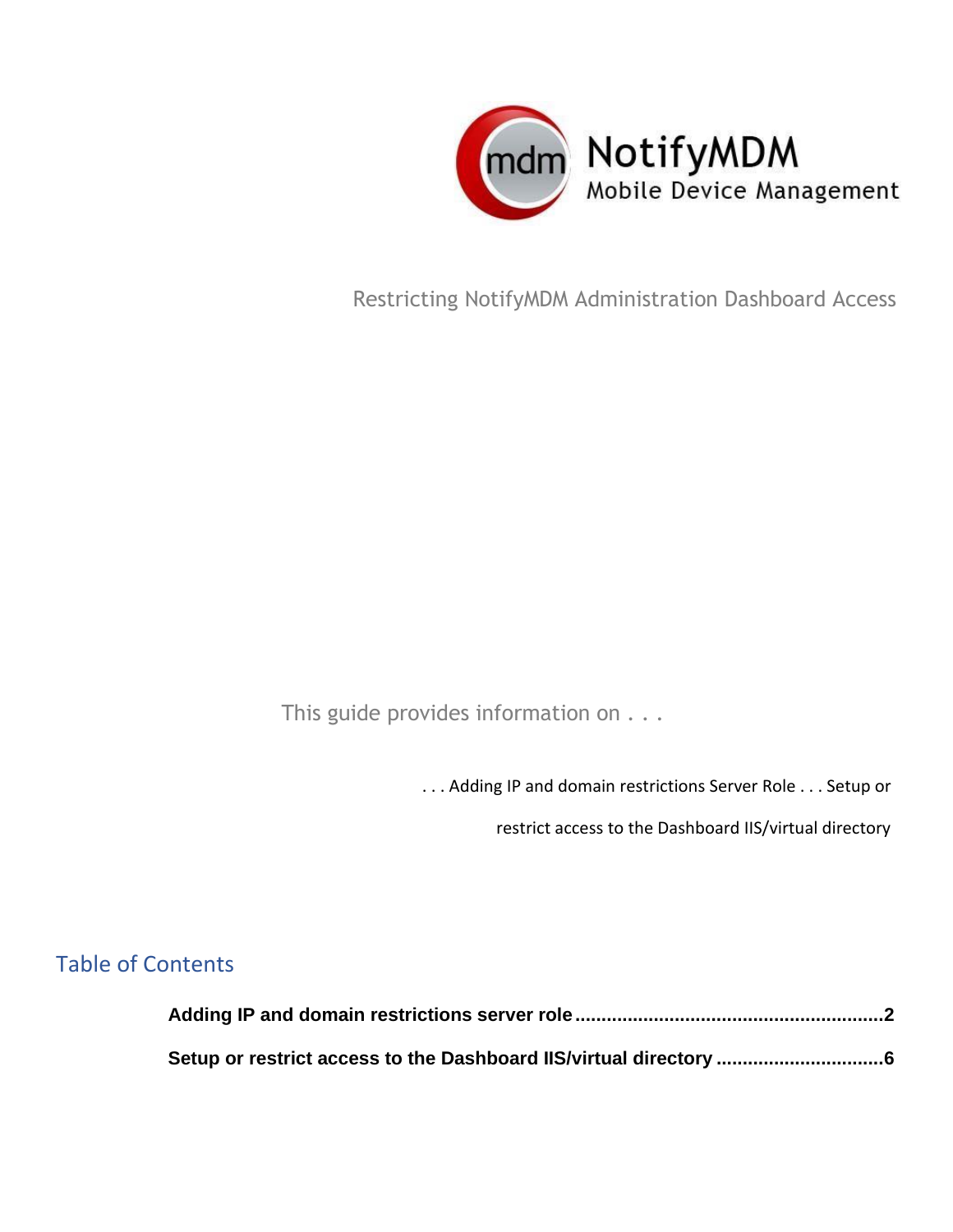## <span id="page-1-0"></span>**Adding IP and domain restrictions server role**

## Summary:

These instructions can be used to allow administrators the ability to limit access to the NotifyMDM administration dashboard to only those IP or IP ranges that are necessary for the administration of NotifyMDM. This will allow admins the ability to minimize the exposure to any content contained within the NotifyMDM administration dashboard.

\***Note:** if the IP and Domain Restrictions server role has already been added, please skip to the next section (here)

1. Open Server manager and access the Add Roles and Features option (**Manage** > **Access Roles and Features**)



2. On the *Before you begin* screen, tap **Next**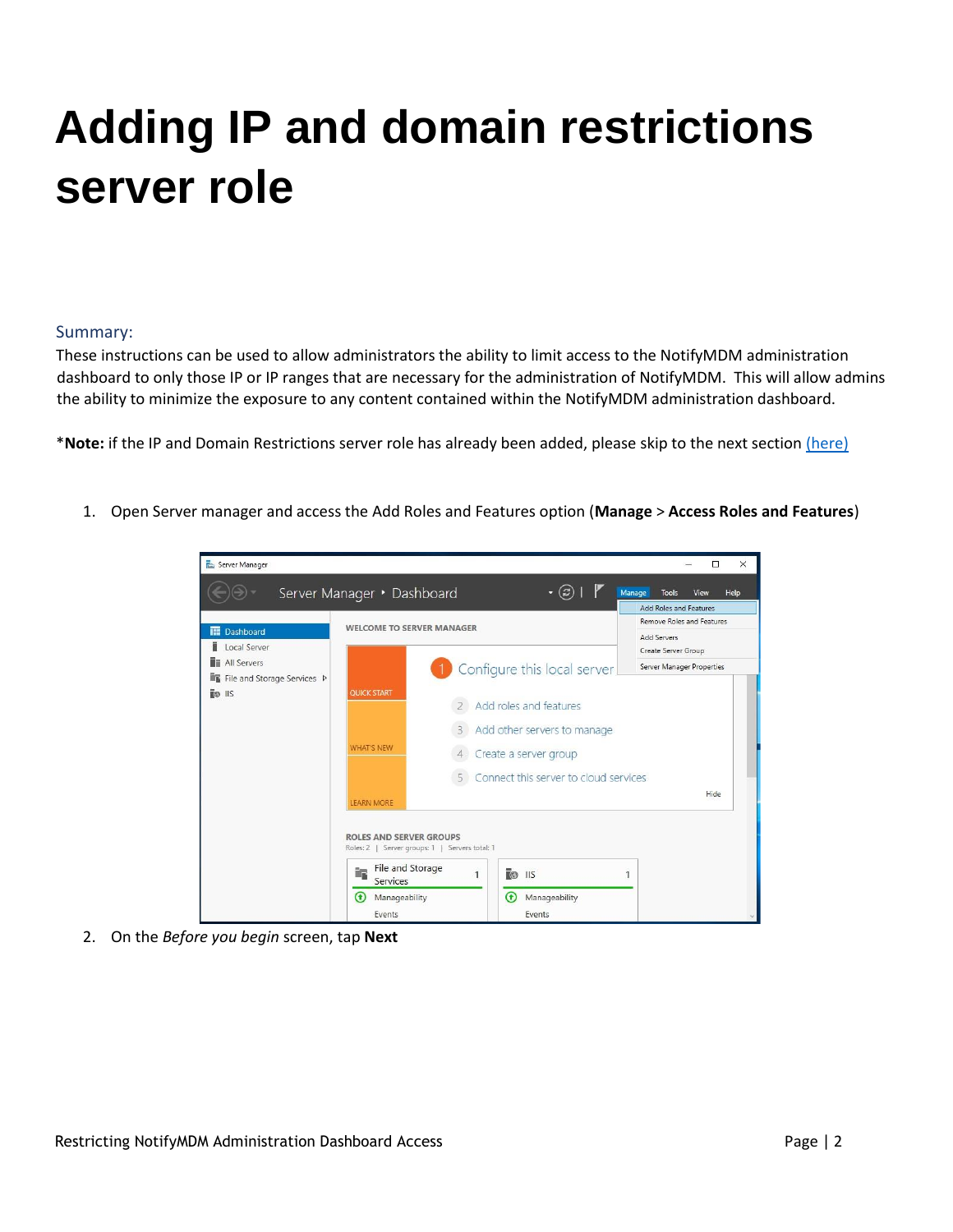

3. On the *Select installation type* screen, select **Role-based or feature-based installation,** and click **Next** 

| Server Manager                                             |                                                                                                                  |                                                                                                                                                                                                                                                                                                                                                                                                                                                                                        |          | ×    |
|------------------------------------------------------------|------------------------------------------------------------------------------------------------------------------|----------------------------------------------------------------------------------------------------------------------------------------------------------------------------------------------------------------------------------------------------------------------------------------------------------------------------------------------------------------------------------------------------------------------------------------------------------------------------------------|----------|------|
|                                                            | Add Roles and Features Wizard                                                                                    | Ω                                                                                                                                                                                                                                                                                                                                                                                                                                                                                      | $\times$ | Help |
| $\overline{III}$ Das                                       | Select installation type                                                                                         | DESTINATION SERVER                                                                                                                                                                                                                                                                                                                                                                                                                                                                     |          |      |
| î<br>Loca<br><b>THE AILS</b><br><b>File</b> File<br>TO IIS | Before You Begin<br>Installation Type<br>Server Selection<br>Server Roles<br>Features<br>Confirmation<br>Results | Select the installation type. You can install roles and features on a running physical computer or virtual<br>machine, or on an offline virtual hard disk (VHD).<br>Role-based or feature-based installation<br>Configure a single server by adding roles, role services, and features.<br>○ Remote Desktop Services installation<br>Install required role services for Virtual Desktop Infrastructure (VDI) to create a virtual machine-based<br>or session-based desktop deployment. |          | lide |
|                                                            |                                                                                                                  | < Previous<br>Install<br>Cancel<br>Next<br>events<br>tvents                                                                                                                                                                                                                                                                                                                                                                                                                            |          |      |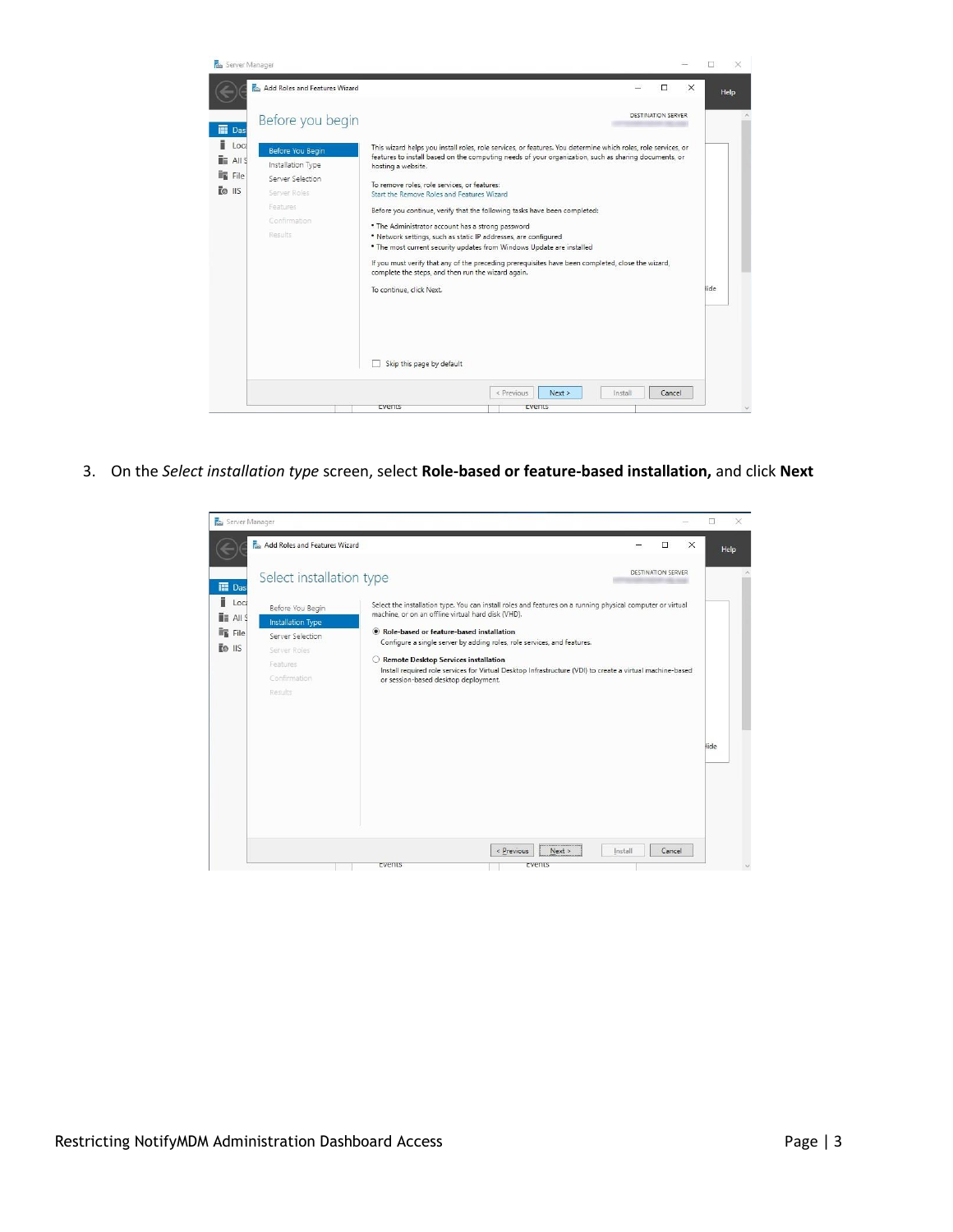4. On the *Select destination server* screen, please select the server hosting the NotifyMDM Server Web/HTTP component. If you are on the NotifyMDM Server Web/HTTP component, that should be the be the highlighted server. Please double check before proceeding. Highlight the NotifyMDM Server Web/HTTP component and click **Next** 

| Server Manager                                                                                                                                                                                                   |                                                                                                        |                          |                                                                                                                                                                                                                                                                                             |         |                           |          | ш<br>× |
|------------------------------------------------------------------------------------------------------------------------------------------------------------------------------------------------------------------|--------------------------------------------------------------------------------------------------------|--------------------------|---------------------------------------------------------------------------------------------------------------------------------------------------------------------------------------------------------------------------------------------------------------------------------------------|---------|---------------------------|----------|--------|
| Add Roles and Features Wizard                                                                                                                                                                                    |                                                                                                        |                          |                                                                                                                                                                                                                                                                                             |         | п                         | $\times$ | Help   |
| Select destination server<br>$\mathbf{m}$ Das                                                                                                                                                                    |                                                                                                        |                          |                                                                                                                                                                                                                                                                                             |         | <b>DESTINATION SERVER</b> |          |        |
| ĩ<br>Loca<br>Before You Begin<br>$\mathbf{H}$ All S<br>Installation Type<br><b>FR</b> File<br>Server Selection<br>$\overline{R}$ $\odot$ $\overline{115}$<br>Server Roles<br>Features<br>Confirmation<br>Results | Select a server from the server pool<br>○ Select a virtual hard disk<br>Server Pool<br>Filter:<br>Name | <b>IP Address</b><br>d., | Select a server or a virtual hard disk on which to install roles and features.<br><b>Operating System</b><br>Microsoft Windows Server 2019 Standard                                                                                                                                         |         |                           |          |        |
|                                                                                                                                                                                                                  | 1 Computer(s) found                                                                                    |                          | This page shows servers that are running Windows Server 2012 or a newer release of Windows Server,<br>and that have been added by using the Add Servers command in Server Manager. Offline servers and<br>newly-added servers from which data collection is still incomplete are not shown. |         |                           |          | lide   |
|                                                                                                                                                                                                                  | tvents                                                                                                 |                          | < Previous<br>Next ><br>rvents                                                                                                                                                                                                                                                              | Install | Cancel                    |          |        |

5. On the *Server Select roles* screen, navigate to **IP and Domain Restrictions** (expand **Web Server (IIS)** > expand **Web Server** > expand **Security**). Now, checkmark the box to the left of **IP and Domain Restrictions** and click **Next** 

| Server Manager                                                                                        |                                                                                                                                                                                                                                                                                                                                                                                                                                                                                                                                                                                                                                               |                                                                                                                                                                                                                                                                   |
|-------------------------------------------------------------------------------------------------------|-----------------------------------------------------------------------------------------------------------------------------------------------------------------------------------------------------------------------------------------------------------------------------------------------------------------------------------------------------------------------------------------------------------------------------------------------------------------------------------------------------------------------------------------------------------------------------------------------------------------------------------------------|-------------------------------------------------------------------------------------------------------------------------------------------------------------------------------------------------------------------------------------------------------------------|
| Add Roles and Features Wizard                                                                         |                                                                                                                                                                                                                                                                                                                                                                                                                                                                                                                                                                                                                                               | $\times$<br>$\Box$<br>Help                                                                                                                                                                                                                                        |
| Select server roles<br><b>III</b> Dashbo                                                              |                                                                                                                                                                                                                                                                                                                                                                                                                                                                                                                                                                                                                                               | <b>DESTINATION SERVER</b>                                                                                                                                                                                                                                         |
| Local S<br>Before You Begin<br><b>E</b> All Serv<br>Installation Type<br>File and<br>Server Selection | Select one or more roles to install on the selected server.<br>Roles<br>Print and Document Services                                                                                                                                                                                                                                                                                                                                                                                                                                                                                                                                           | Description<br>IP and Domain Restrictions allow                                                                                                                                                                                                                   |
| TO IIS<br>Server Roles<br>Features<br>Confirmation<br>Results                                         | Remote Access<br>Remote Desktop Services<br><b>Volume Activation Services</b><br>Web Server (IIS) (23 of 43 installed)<br>▲ ■ Web Server (18 of 34 installed)<br>Common HTTP Features (5 of 6 installed)<br>Health and Diagnostics (5 of 6 installed)<br>Performance (1 of 2 installed)<br>▲ ■ Security (1 of 9 installed)<br>Request Filtering (Installed)<br><b>Basic Authentication</b><br>Centralized SSL Certificate Support<br>Client Certificate Mapping Authenticatio<br>Digest Authentication<br>IIS Client Certificate Mapping Authentic<br><b>IP and Domain Restrictions</b><br><b>URL</b> Authorization<br>Windows Authentication | you to enable or deny content based<br>upon the originating IP address or<br>domain name of the request. Instead<br>of using groups, roles, or NTFS file<br>system permissions to control access<br>to content, you can specific IP<br>addresses or domain names. |
|                                                                                                       | < Previous<br>Events<br><b>EVENIS</b>                                                                                                                                                                                                                                                                                                                                                                                                                                                                                                                                                                                                         | Next ><br>Cancel<br>Install                                                                                                                                                                                                                                       |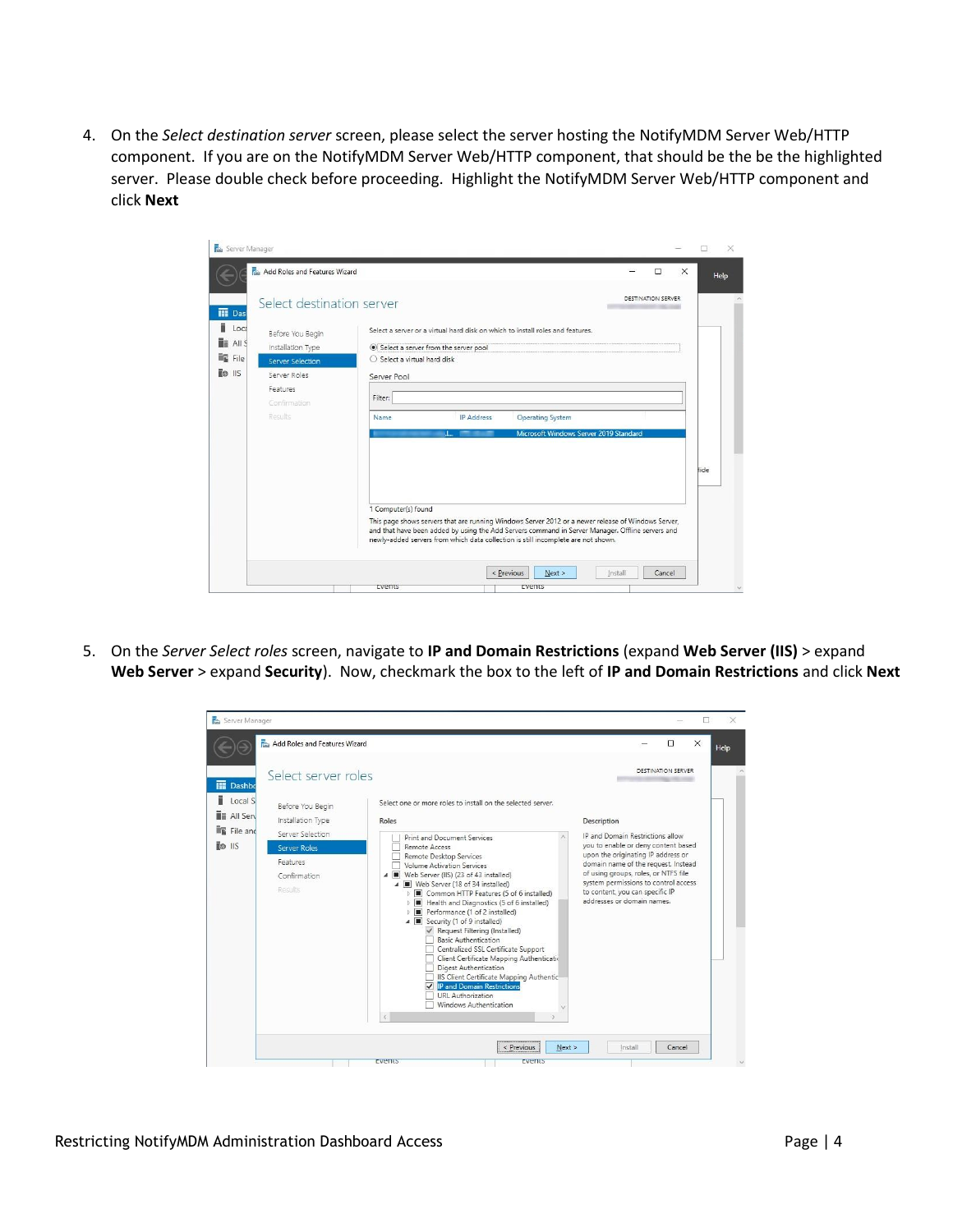6. No changes should be needed on *Select features* screen, just click **Next**

| Server Manager<br>Add Roles and Features Wizard                                                                                                                                                                                                      |                                                                                                                                                                                                                                                                                                                                                                                                                                                                                                                                                                                                                                                                                               | ×<br>$\times$<br>$\Box$<br>Help                                                                                                                                                                                                                                                                                                                                                             |
|------------------------------------------------------------------------------------------------------------------------------------------------------------------------------------------------------------------------------------------------------|-----------------------------------------------------------------------------------------------------------------------------------------------------------------------------------------------------------------------------------------------------------------------------------------------------------------------------------------------------------------------------------------------------------------------------------------------------------------------------------------------------------------------------------------------------------------------------------------------------------------------------------------------------------------------------------------------|---------------------------------------------------------------------------------------------------------------------------------------------------------------------------------------------------------------------------------------------------------------------------------------------------------------------------------------------------------------------------------------------|
| Select features<br><b>III</b> Dashbo<br>Ħ<br>Local S<br>Before You Begin<br><b>TE All Serv</b><br>Installation Type<br>File and<br>Server Selection<br>$\overline{R}$ o $\overline{R}$<br>Server Roles<br><b>Features</b><br>Confirmation<br>Results | Select one or more features to install on the selected server.<br>Features<br>.NET Framework 3.5 Features (1 of 3 installed)<br>D <b>In</b><br>NET Framework 4.6 Features (3 of 7 installed)<br>Background Intelligent Transfer Service (BITS)<br>D.<br><b>BitLocker Drive Encryption</b><br><b>BitLocker Network Unlock</b><br><b>BranchCache</b><br>Client for NFS<br>Containers<br>Data Center Bridging<br>Direct Play<br><b>Enhanced Storage</b><br>Failover Clustering<br>Group Policy Management<br>I/O Quality of Service<br><b>IIS Hostable Web Core</b><br>Internet Printing Client<br>IP Address Management (IPAM) Server<br><b>ISNS</b> Server service<br><b>I PR Port Monitor</b> | DESTINATION SERVER<br>Description<br>.NET Framework 3.5 combines the<br>power of the .NET Framework 2.0<br>APIs with new technologies for<br>building applications that offer<br>appealing user interfaces, protect<br>your customers' personal identity<br>information, enable seamless and<br>secure communication, and provide<br>the ability to model a range of<br>business processes. |
|                                                                                                                                                                                                                                                      | < Previous<br>Next ><br>cvents<br>cvents                                                                                                                                                                                                                                                                                                                                                                                                                                                                                                                                                                                                                                                      | Cancel<br>Install                                                                                                                                                                                                                                                                                                                                                                           |

7. On the *Confirm installation selections* screen Verify that only the **IP and Domain Restrictions** server roles are being installed and then click **Install**.

| Server Manager                    |                                              |                                                                                                                                                                                                                                         |          | ×    |
|-----------------------------------|----------------------------------------------|-----------------------------------------------------------------------------------------------------------------------------------------------------------------------------------------------------------------------------------------|----------|------|
|                                   | <b>Ray Add Roles and Features Wizard</b>     | $\Box$                                                                                                                                                                                                                                  | $\times$ | Help |
| <b>III</b> Dashbo                 | Confirm installation selections              | DESTINATION SERVER                                                                                                                                                                                                                      |          |      |
| ï<br>Local S<br><b>E</b> All Serv | Before You Begin<br>Installation Type        | To install the following roles, role services, or features on selected server, click Install.<br>Restart the destination server automatically if required                                                                               |          |      |
| File and<br>麻<br>TO IIS           | Server Selection<br>Server Roles<br>Features | Optional features (such as administration tools) might be displayed on this page because they have<br>been selected automatically. If you do not want to install these optional features, click Previous to clear<br>their check boxes. |          |      |
|                                   | Confirmation<br>Results                      | Web Server (IIS)<br>Web Server<br>Security<br>IP and Domain Restrictions                                                                                                                                                                |          |      |
|                                   |                                              | <b>Export configuration settings</b><br>Specify an alternate source path                                                                                                                                                                |          |      |
|                                   |                                              | < Previous<br>Next<br>Cancel<br>Install<br>cvents<br>tvents                                                                                                                                                                             |          |      |

Once the **IP and Domain Restrictions** server role has been added/installed, the NotifyMDM dashboard can have IP addresses either whitelisted or blacklisted within Internet Information Services (IIS).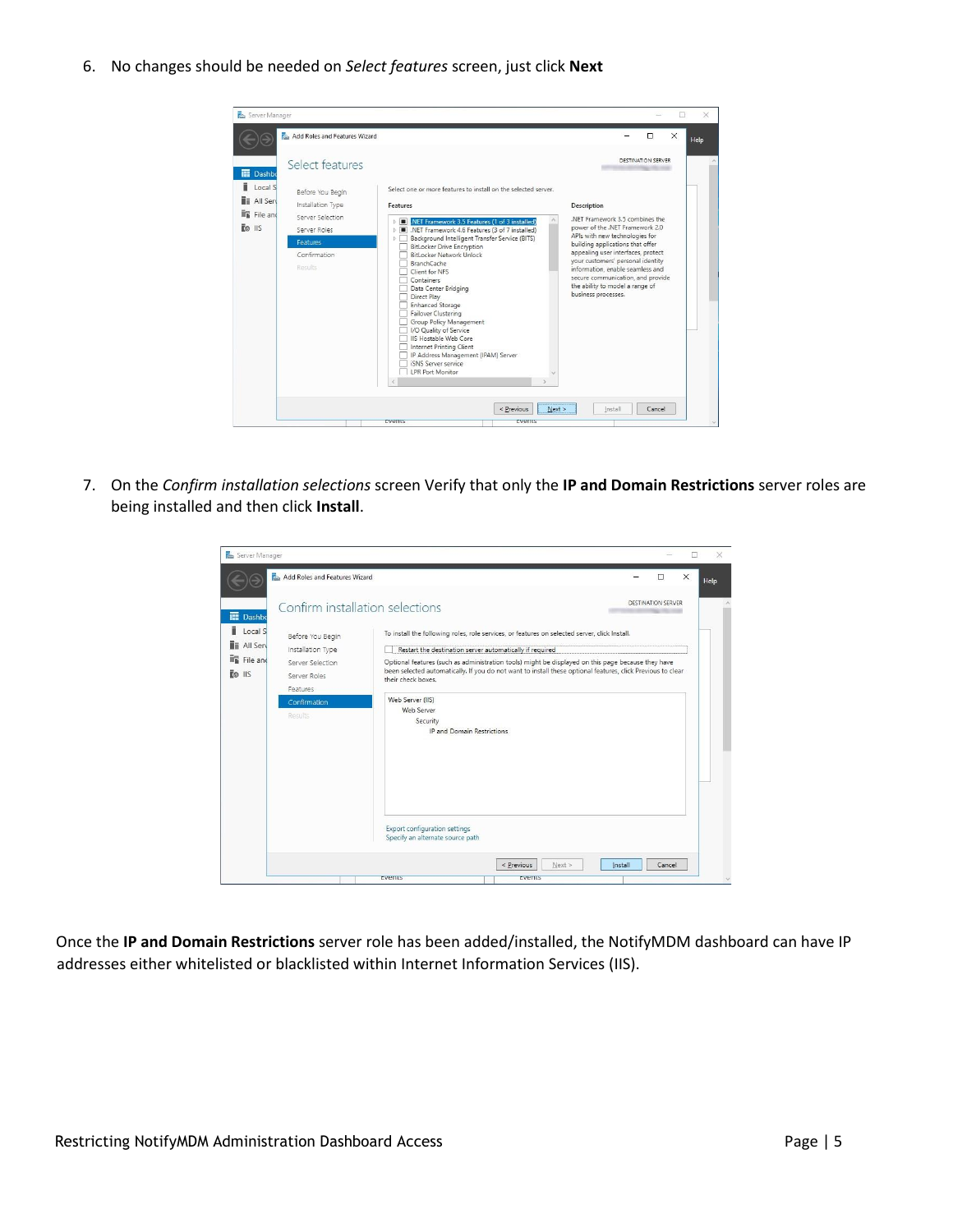## <span id="page-5-0"></span>**Setup or restrict access to the Dashboard IIS/virtual directory**

1. Please open the Windows Administrative Tools (**Start Menu** > **Windows Administrative Tools**)

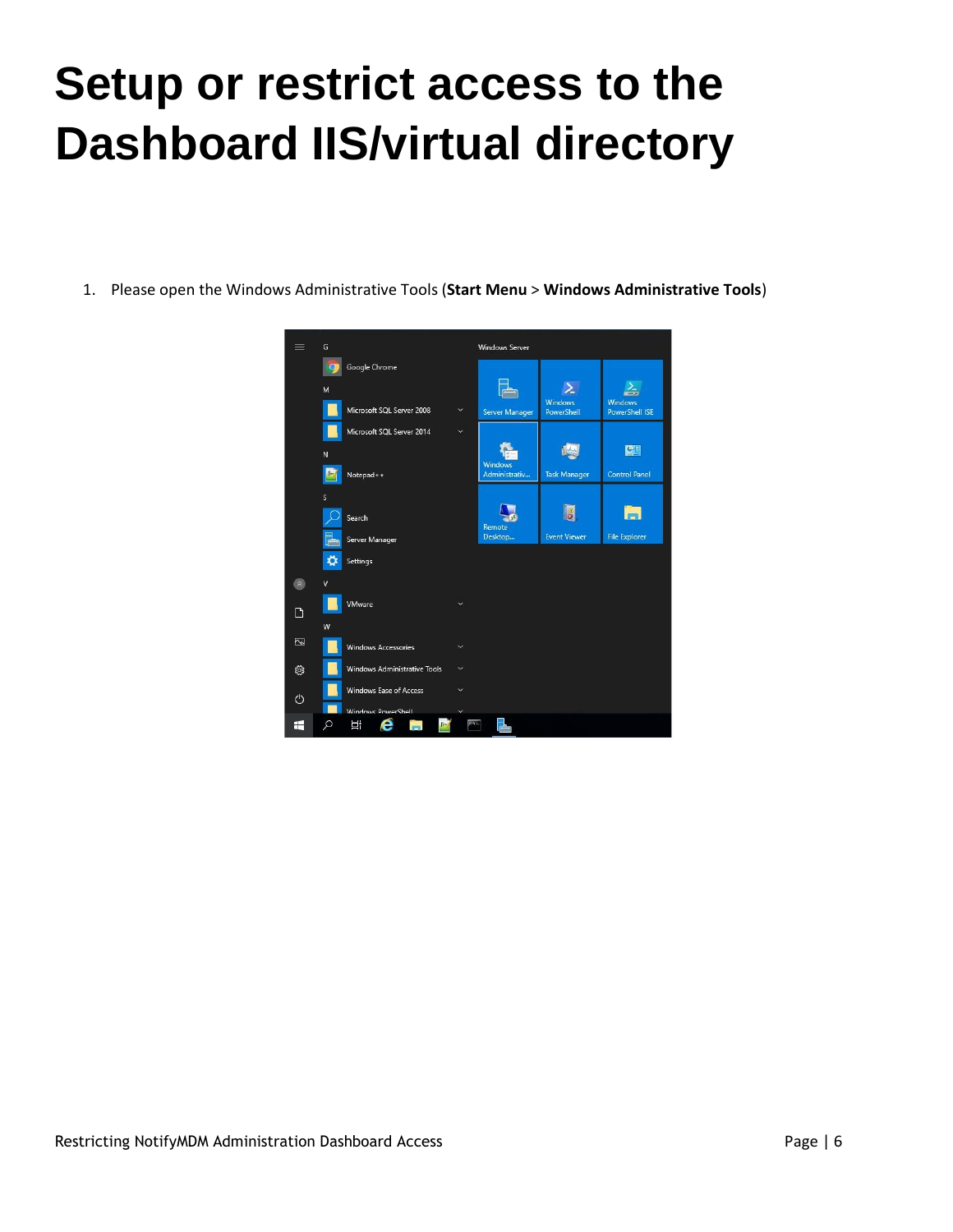2. Please locate and double-click on **Internet Information Services (IIS) Manger**

| $\overline{\phantom{a}}$                                   | Manage                                                                                                        | Manage            | Administrative Tools                                                             |                                              | $\Box$                             | $\times$ |
|------------------------------------------------------------|---------------------------------------------------------------------------------------------------------------|-------------------|----------------------------------------------------------------------------------|----------------------------------------------|------------------------------------|----------|
| File<br>Home<br>Share                                      | Shortcut Tools<br>View                                                                                        | Application Tools |                                                                                  |                                              |                                    | ⊕        |
|                                                            | « System and Security > Administrative Tools >                                                                |                   | $\vee$ Ö                                                                         |                                              | Search Administrative Tools        | o        |
| Quick access<br>晉<br>Documents<br>$\overline{\mathcal{R}}$ | $\lambda$<br>Name<br><b>Terminal Services</b><br>Component Services                                           |                   | Date modified<br>9/15/2018 3:19 AM<br>9/15/2018 3:12 AM                          | Type<br>File folder<br>Shortcut              | Size<br>$2$ KB                     |          |
| <b>Downloads</b><br>À<br>Pictures<br>Е<br>À<br>Logs        | Computer Management<br>Defragment and Optimize Drives<br>Disk Cleanup                                         |                   | 9/15/2018 3:12 AM<br>9/15/2018 3:12 AM<br>9/15/2018 3:12 AM                      | Shortcut<br>Shortcut<br>Shortcut             | 2 KB<br>$2$ KB<br>$2$ KB           |          |
| NotifyMDM Server<br>This PC                                | Event Viewer<br>Internet Information Services (IIS) 6.0 Ma<br>Fig Internet Information Services (IIS) Manager |                   | 9/15/2018 3:12 AM<br>9/15/2018 3:13 AM<br>9/15/2018 3:13 AM                      | Shortcut<br>Shortcut<br>Shortcut             | $2$ KB<br>$2$ KR<br>$2$ KB         |          |
| 3D Objects<br>Desktop                                      | iSCSI Initiator<br>Local Security Policy                                                                      |                   | 9/15/2018 3:12 AM<br>9/15/2018 3:13 AM                                           | Shortcut<br>Shortcut                         | $2$ KB<br>$2$ KB                   |          |
| Documents<br>Downloads<br>Music                            | Microsoft Azure Services<br>ODBC Data Sources (32-bit)<br>ODBC Data Sources (64-bit)                          |                   | 9/15/2018 3:13 AM<br>9/15/2018 3:12 AM<br>9/15/2018 3:12 AM                      | Shortcut<br>Shortcut<br>Shortcut             | $2$ KB<br>$2$ KB<br>$2$ KB         |          |
| <b>Pictures</b><br>Videos<br>Local Disk (C:)               | Performance Monitor<br>Print Management<br><b>Recovery Drive</b><br>Registry Editor                           |                   | 9/15/2018 3:12 AM<br>9/15/2018 3:13 AM<br>9/15/2018 3:12 AM<br>9/15/2018 3:12 AM | Shortcut<br>Shortcut<br>Shortcut<br>Shortcut | 2 KB<br>$2$ KB<br>$2$ KB<br>$2$ KB |          |
| Network                                                    | Resource Monitor<br>Server Manager<br><b>Services</b>                                                         |                   | 9/15/2018 3:12 AM<br>9/15/2018 3:13 AM<br>9/15/2018 3:12 AM                      | Shortcut<br>Shortcut<br>Shortcut             | $2$ KB<br>$2$ KB<br>$2$ KB         |          |
| 26 items<br>1 item selected 1.10 KB                        | System Configuration<br><b>Service</b>                                                                        |                   | 9/15/2018 3:12 AM                                                                | Shortcut                                     | 2 KB                               |          |

3. Expand the server name listed. Now, expand the **Sites** folder. Please locate the NotifyMDM web site folder (by default installation, it will be labeled Default Web Site). Please expand that web site folder and click on the **dashboard** folder.

| Internet Information Services (IIS) Manager                                                                                                                                                                   |                     |  |
|---------------------------------------------------------------------------------------------------------------------------------------------------------------------------------------------------------------|---------------------|--|
| ٤<br>$\sqrt{2}$<br>٠                                                                                                                                                                                          | $\triangleright$ Si |  |
| View<br>File<br>He                                                                                                                                                                                            |                     |  |
| <b>Connections</b>                                                                                                                                                                                            |                     |  |
| 63                                                                                                                                                                                                            |                     |  |
| Start Page<br>Application Pools<br>$\vee$ o Sites<br>Default Web Site<br>$\sim$<br>api<br>ciscoise<br>$\pm$<br>dashboard<br>EnrollmentServer<br><b>SEC</b><br>includes<br>mobile<br>PHP<br>res<br>sig<br>sync | n                   |  |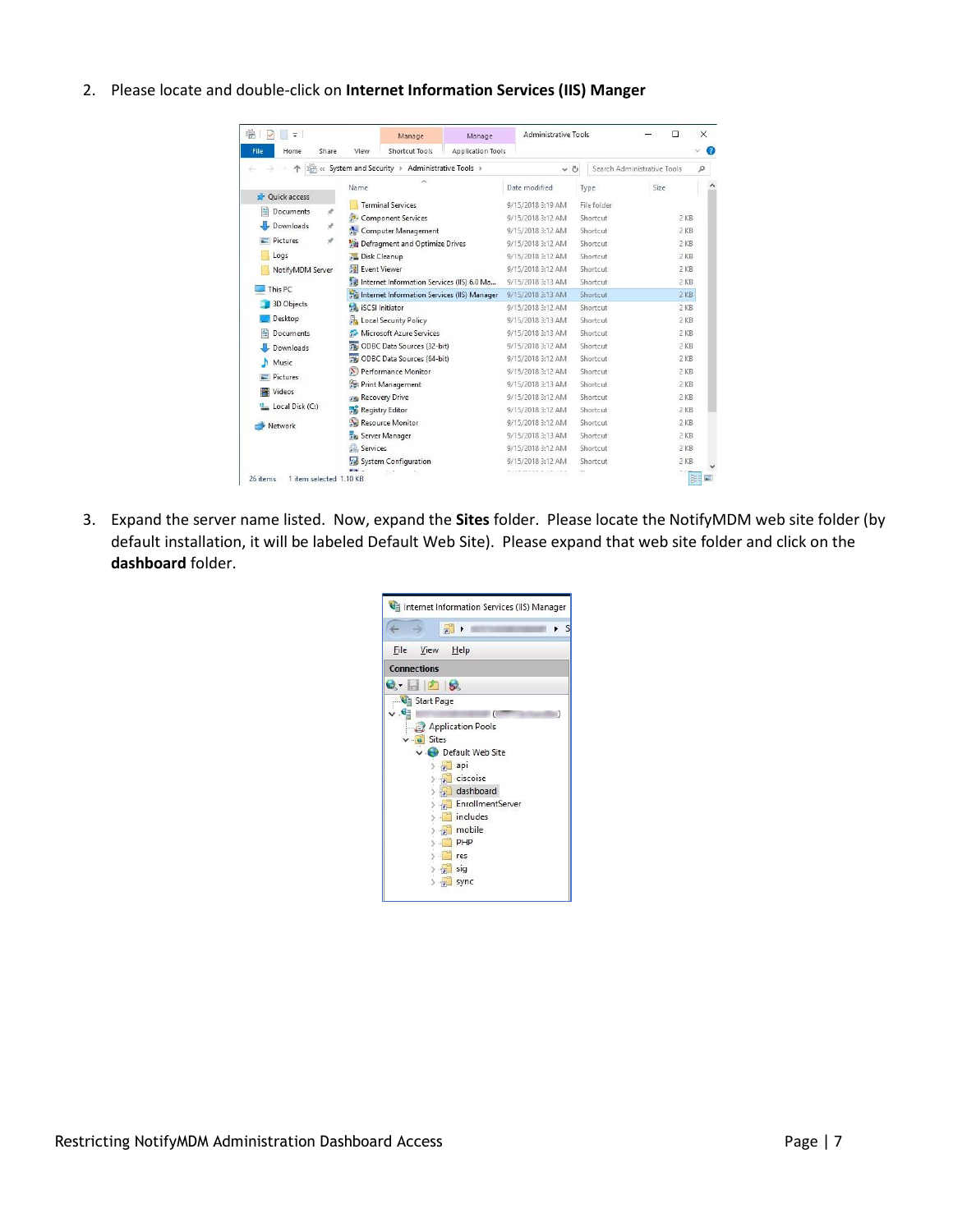4. Within the dashboard Home area (center window), scroll to the **IIS section** and double-click on **IP and Domain Restrictions**



- 5. You can whitelist IP addresses (Add Allow Restriction Rule) or blacklisting IP addresses (Add Deny Restriction Rule) for access to the NotifyMDM dashboard.
- 6. Add Allow Restriction Rule (**Actions** > **Add Allow Entry**)

| $\blacksquare$                                                                                                                                                                                                                                                | Sites > Default Web Site > dashboard >                                                                                                                                                                                                                                                                                                                                                    | $\omega$                                                                                                                                                                                                 |
|---------------------------------------------------------------------------------------------------------------------------------------------------------------------------------------------------------------------------------------------------------------|-------------------------------------------------------------------------------------------------------------------------------------------------------------------------------------------------------------------------------------------------------------------------------------------------------------------------------------------------------------------------------------------|----------------------------------------------------------------------------------------------------------------------------------------------------------------------------------------------------------|
| View<br>Help<br>File<br><b>Connections</b><br>$G - \Box$ $B$<br>Start Page<br>$\vee$ $\theta$<br>Application Pools<br>$\vee$ o Sites<br>↓ Default Web Site<br>api<br>$>$ $\sim$ ciscoise<br>dashboard<br>EnrollmentServer<br>includes<br>mobile<br>PHP<br>res | IP Address and Domain Restrictions<br>$\overline{5}$<br>Use this feature to restrict or grant access to Web content based on IP addresses<br>or domain names. Set the restrictions in order of priority.<br>$\overline{\mathbf{r}}$<br>$\times$<br>Add Allow Restriction Rule<br>Allow access for the following IP address or domain name:<br>Specific IP address:<br>O IP address range: | <b>Actions</b><br>Add Allow Entry<br>Add Deny Entry<br>Edit Feature Settings<br><b>Revert To Parent</b><br>View Ordered List<br><b>View Dynamic Restriction</b><br>Settings<br>Help<br>$\left( 2\right)$ |
| $\rightarrow$ $\frac{1}{6}$ sig<br>$>$ sync                                                                                                                                                                                                                   | Mask or Prefix:<br>OK<br>Cancel                                                                                                                                                                                                                                                                                                                                                           |                                                                                                                                                                                                          |